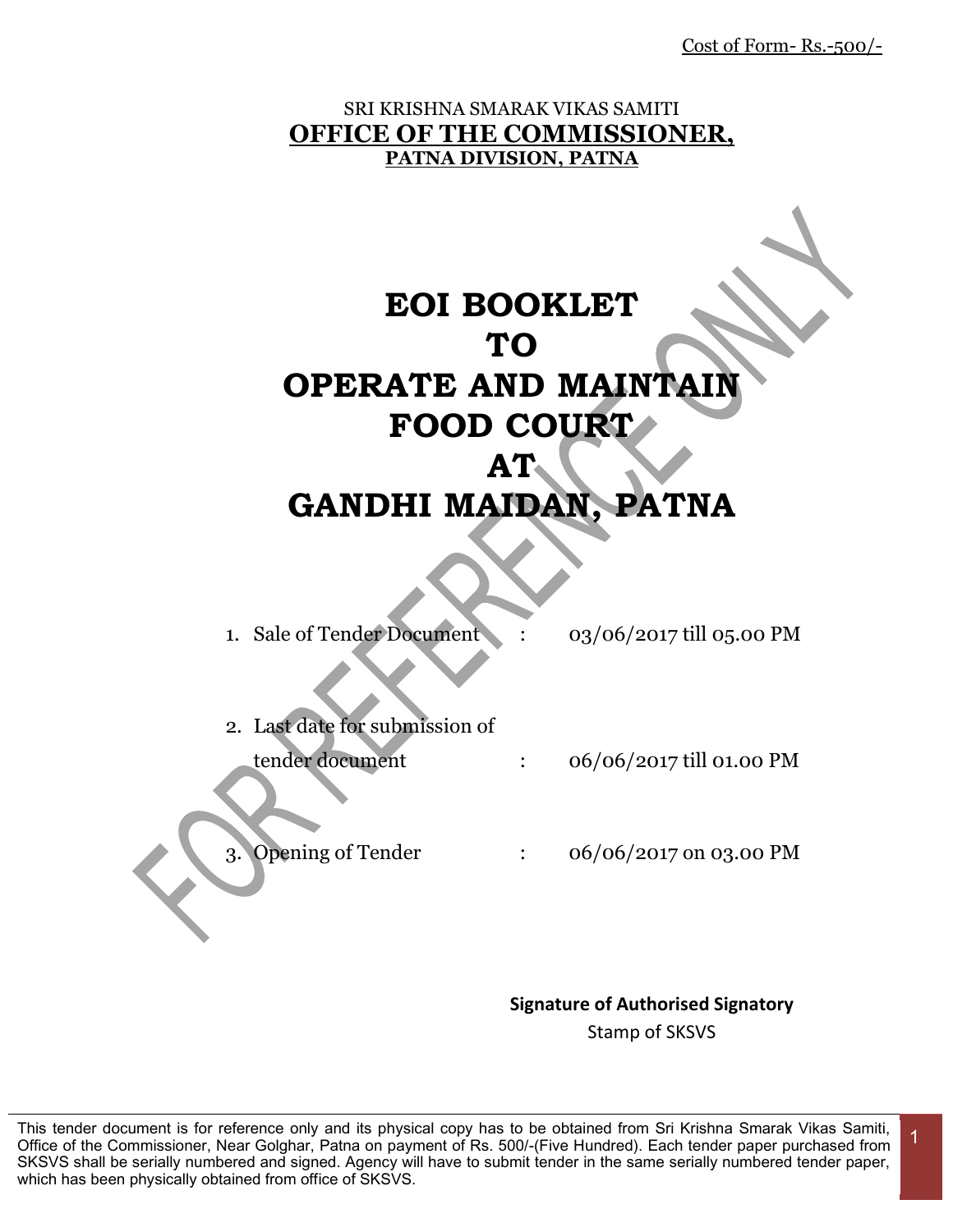# **INTRODUCTION**

Sri Krishna Smarak Vikas Samiti (SKSVS) is a non–profit society registered under the Society Registration Act 21, 1860. It is a body bestowed with authority for management of Gandhi Maidan and Sri Krishna Memorial Hall, Patna.

The proposed Food Court envisages a composite facility with temporary seating arrangement and movable food stalls. All structure and materials proposed shall be eco-friendly in nature and should be equipped with modern mechanized cooking equipment, appropriate servicing arrangement, garbage disposal under one umbrella and implemented most hygienically:

SKSVS is seeking a professional agency to operate and maintain portable Food Court at Gandhi Maidan, Patna. Hence this Expression of Interest (EOI) is called from the interested and suitable company/ firm/agency.

### **Description of Food Court**

Three designated places in Gandhi Maidan, Patna near Gate No. 5 and Gate No.7 are proposed for setting-up portable/ mobile food court, the details of which can be obtained from the office of SKSVS. However, these proposed areas may be altered at the discretion of the SKSVS. SKSVS would provide designated places in Gandhi Maidan for parking of portable/ mobile food court van/ wagon. The operational timing of the portable/mobile food court shall be fixed by SKSVS, which can be changed from time to time as per the emergent situation or necessity.

The portable/ mobile food court van/ wagon shall move in and out of Gandhi Maidan premises everyday as per the operational timing of food court.

### **Eligibility Criteria**

Expression of Interest (EOI) shall be evaluated in two stages:-

*1. Technical evaluation of proposal* 

- a) Annual Turnover during the last 3(three) years (2014-15, 2015-16 & 2016-17) should be a minimum Rs.50 lakh. (average) - Details to be attached.
- b) Service Tax Reg. Number Details to be attached.
- c) EMD of Rs. 5000/- (Five thousand only)- To be attached.
- d) Presentation of its plan, design and operation of the portable food court-Document/ CD etc. to be attached for presentation.

This tender document is for reference only and its physical copy has to be obtained from Sri Krishna Smarak Vikas Samiti, Office of the Commissioner, Near Golghar, Patna on payment of Rs. 500/-(Five Hundred). Each tender paper purchased from SKSVS shall be serially numbered and signed. Agency will have to submit tender in the same serially numbered tender paper, which has been physically obtained from office of SKSVS.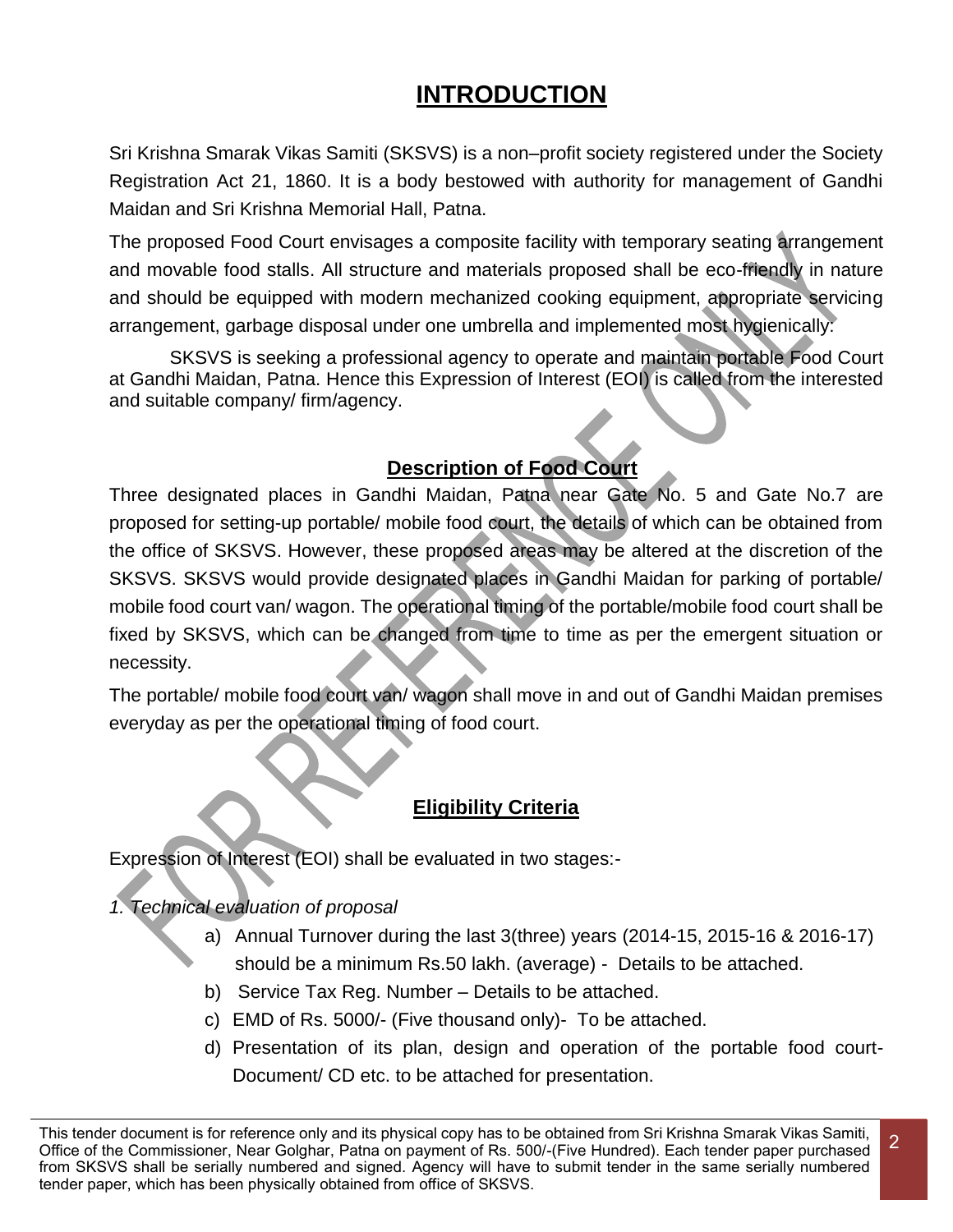## **2. Financial Bid (Separate sealed envelope)**

The Agency shall be selected after fulfilling the terms & conditions of the technical bid and the bidder who offers the highest amount will be considered.

Financial proposal would be the net amount payable to SKSVS on a monthly basis.

SKSVS reserves the right to verify the claims made by the Bidders and to carry out the capability assessment of the Bidders and the SKSVS decision shall be final in this regard. SKSVS may, in its absolute discretion, waive any of the conditions and/or requirements in the EOI in respect of any or all of the bidders.

### **Obligations of the Food Court agency**

- 1. The Agency shall use only the space ear marked for the food court, and shall not use any other space for any other purposes or for any advertisement except display of name of its shop / items.
- 2. The Agency shall use cooking & serving space as specified by SKSVS on the ground.
- 3. The proposed food court at Gandhi Maidan must strive to carve out a distinct identity for itself in tune with the local ecology, environment and its ambience. It is not meant to add upto "one more cuisine destination" in the city. It has to orient itself on the USP of 'quality with hygiene'. There would be absolutely no compromise on this USP for the proposed food court.

All structure and materials proposed shall be eco-friendly in nature and appropriate servicing arrangement, garbage disposal under one umbrella and implemented most hygienically and comprising the following services:

- a. Cooking and Serving Meals.
- b. Meal should be Vegetarian and Non-vegetarian offering a multi-cuisine choice for the clients including Indian (including North Indian and South Indian dishes), Chinese, Thai, Tibetan and Continental menu, Punjabi, Rajasthani, Bihari Food Delicacies etc. Ice creams, Bakery items.
- d. Fruit juices, Health fitness juices etc.
- e. Deployment and supervision of required man-power for the above mentioned All these have to be executed after getting clearance from SKSVS. The Agency shall not sell any other items without permission from SKSVS. SKSVS holds all rights to either allow or not to allow selling of any food item/s.

This tender document is for reference only and its physical copy has to be obtained from Sri Krishna Smarak Vikas Samiti, Office of the Commissioner, Near Golghar, Patna on payment of Rs. 500/-(Five Hundred). Each tender paper purchased from SKSVS shall be serially numbered and signed. Agency will have to submit tender in the same serially numbered tender paper, which has been physically obtained from office of SKSVS.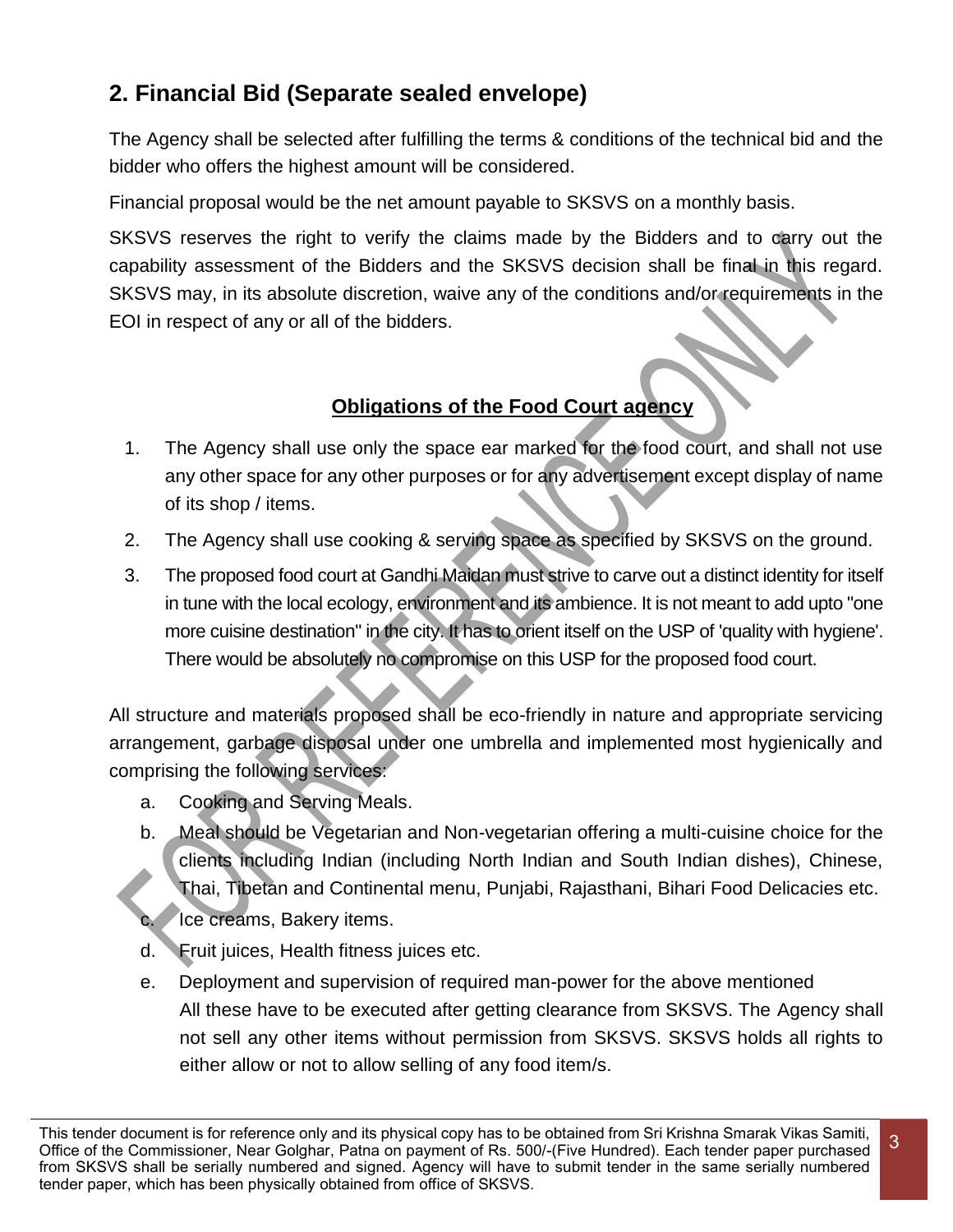- 4. The Agency shall not use substandard serving material.
- 5. The agency is responsible for maintaining cleanliness and hygiene at the area at all times.

#### **Declaration of Successful Bidder**

Approval of the proposed plan, design and operation of the portable food court would require approval from SKSVS. The Plan, design and operation can be amended or modified by SKSVS.

#### **Notification**

SKSVS will notify the Successful Bidder by a Letter of Award (LOA) that its Proposal has been accepted.

#### **Right to accept or reject proposal**

SKSVS reserves the right to accept or reject any or all of the Proposals without assigning any reason.

SKSVS reserves the right to invite revised Proposals from Bidders with or without amendment of the Tender Document at any stage, without liability or any obligation for such invitation and without assigning any reason.

### **Terms and Conditions**

- 1) The SKSVS shall provide the scheduled space to the Agency for 11 months. The agreement will be made and executed for 11 months only commencing from the date of agreement.
- 2) The Agency will have to pay the fixed monthly rent to the SKSVS. The Agency shall pay the agreed monthly charges in advance by fifth day of every month by means of D.D drawn in favour of SKSVS.
- The successful Agency shall give bank guarantee/DD from the Nationalized bank located in Patna of Rupees Five Lakhs as security, which shall be valid for 11 months and shall be returned to the Agency after the expiry/termination of the allotment period.
- 4) If there is any damage to any public property/ facility at Gandhi Maidan or any payments due to SKSVS or any demand from any authority to SKSVS regarding dues payable by the Agency, the Bidder shall be liable to pay the same, failing which SKSVS will take action against the Agency. SKSVS can also encash the bank guarantee/DD held in security to realize this payment.

This tender document is for reference only and its physical copy has to be obtained from Sri Krishna Smarak Vikas Samiti, Office of the Commissioner, Near Golghar, Patna on payment of Rs. 500/-(Five Hundred). Each tender paper purchased from SKSVS shall be serially numbered and signed. Agency will have to submit tender in the same serially numbered tender paper, which has been physically obtained from office of SKSVS.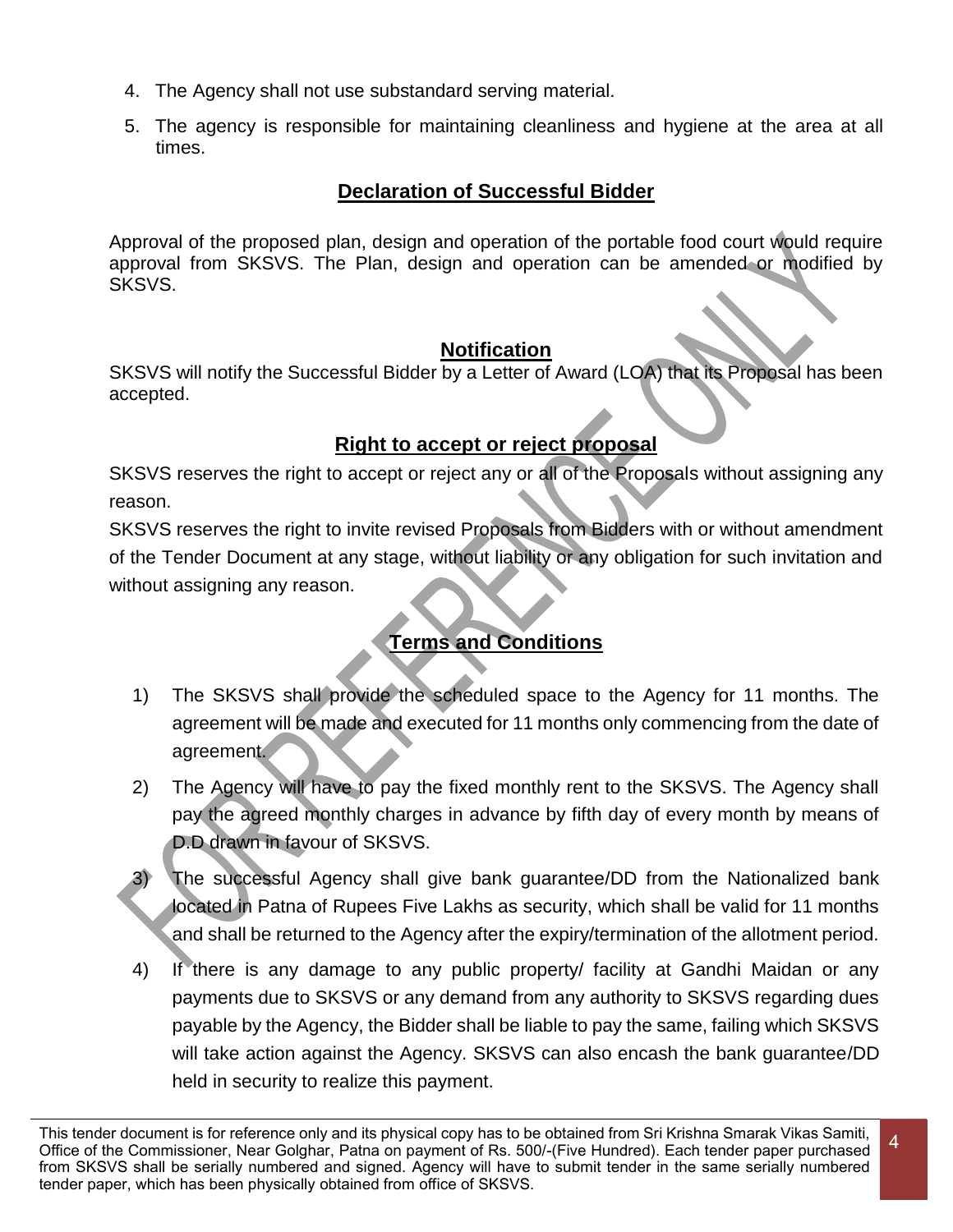- 5) The Agency shall obtain prior permission of SKSVS before carrying out any modifications of structures or before putting any furniture and fixtures in the food court area/ structure.
- 6) Inspection of the food court area/ space may be conducted by any officer/ employee of SKSVS at any time and day. All damages/breakages etc. noticed by this team will be set right by Agency within a fortnight, failing which SKSVS will carry out repairs/ renovation works and debit the cost to Agency.
- 7) The Agency shall obtain all necessary and statutory permissions and licenses from various departments like fire department/sales tax department and any other concerned departments for running the food court.
- 8) The Agency shall pay Electricity charges, water bill and all other dues related to food court.
- 9) The operation of the food court timings shall be as per directions of SKSVS.
- 10) The Agency shall obtain approval of menu from the SKSVS and display the rates prominently in the food court premises. Without prior approval of SKSVS, no item can be added to the menu and offered for sale by the Agency.
- 11) The Agency shall hand back the food court space along with adjoining infrastructure in original condition to the SKSVS.
- 12) The Agency shall carry out only the specified approved activities in and around the food court and shall not carry any unspecified activities in contravention with the agreement. If the Agency indulges in carrying out any unapproved activities the SKSVS shall be at liberty to cancel the agreement after giving fifteen (15) days written notice to the Agency.
- 13) The Agency shall maintain and develop the food court without causing any damages to the park, its surroundings and the environment during the period of agreement.
- 14) The SKSVS reserves the right to cancel allotment at any point of time after giving fifteen (15) days written notice to the Agency and also the right to inspect and control the development and operational work undertaken by the Agency at all times and the Agency shall obey the orders and directions issued by the SKSVS in the developmental work of the food court. However, in emergent/exceptional circumstances, the operation of the food court can be stopped by SKSVS without any prior notice.
- 15) Complete hygiene and Cleanliness has to be maintained in the allotted area. Any litter

This tender document is for reference only and its physical copy has to be obtained from Sri Krishna Smarak Vikas Samiti, Office of the Commissioner, Near Golghar, Patna on payment of Rs. 500/-(Five Hundred). Each tender paper purchased from SKSVS shall be serially numbered and signed. Agency will have to submit tender in the same serially numbered tender paper, which has been physically obtained from office of SKSVS.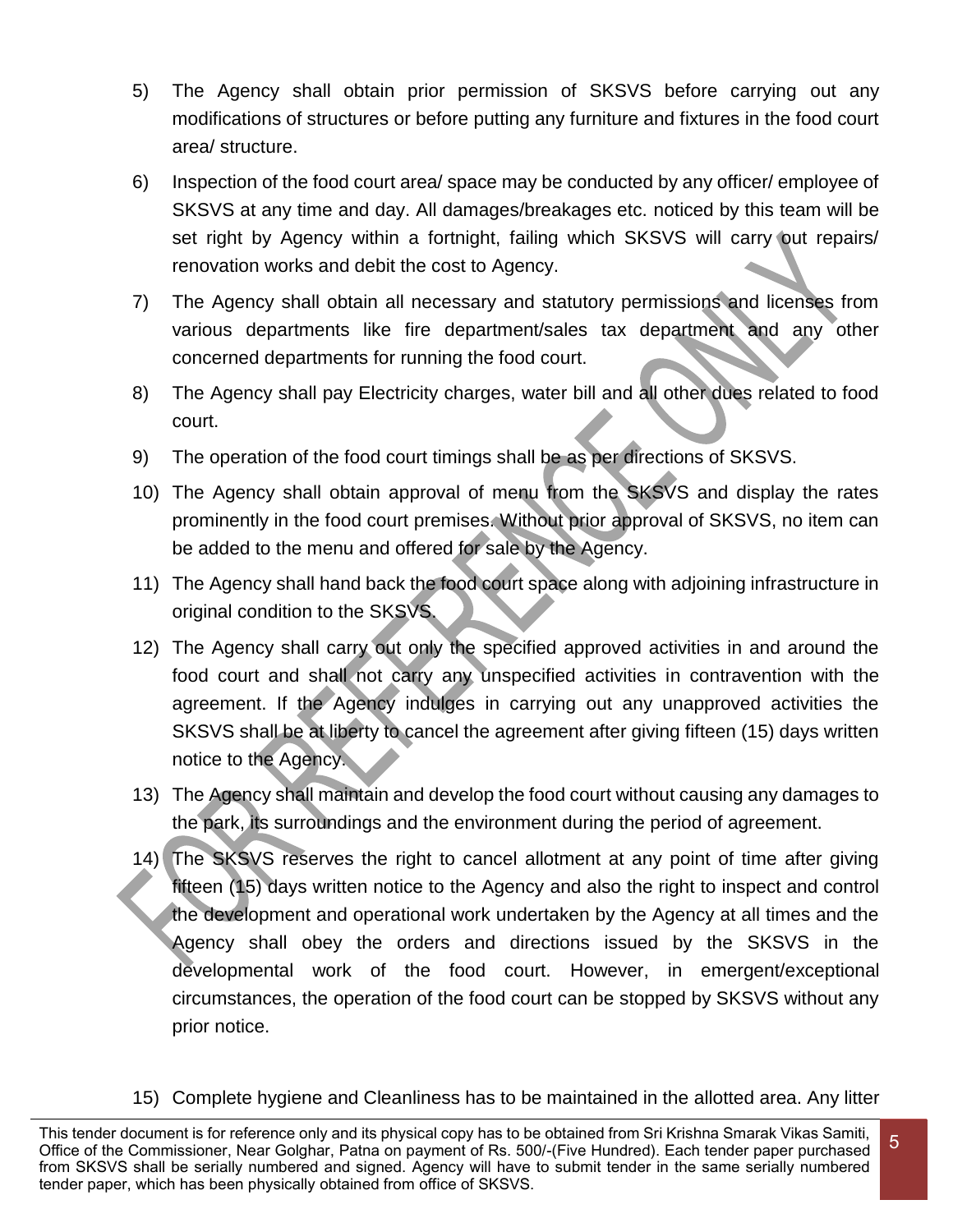thrown anywhere in the park area due to the activities of the Person/Firm/Agency has to be cleared/collected by the Agency only.

- 16) Selling of any tobacco products is completely banned inside the premises.
- 17) Any other condition found necessary by SKSVS management shall be included after discussion in the agreement.
- 18) The above Terms and Conditions are included in the agreement.

Agency agreeing the above terms and conditions, satisfying the above eligibility conditions and interested in running the above activities should give the **financial bid** with their agency profile.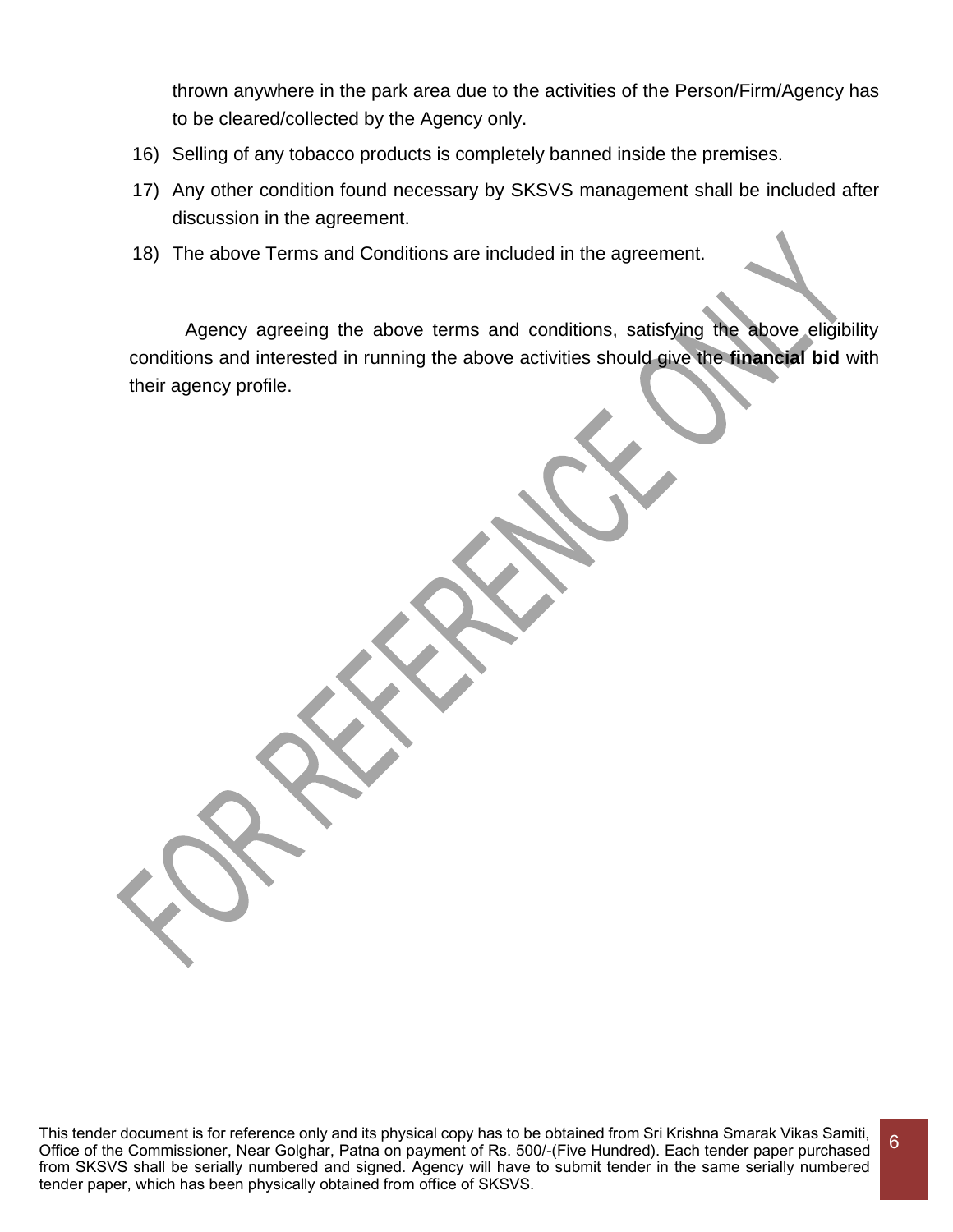#### **Technical Bid Particulars of the Company/ Firm (Please submit along with documentary evidence)**

A bidder shall submit Technical Bid and Financial Bid in separate sealed envelopes contained in another envelope containing both the Financial and Technical Bid. A bidder shall not submit more than one bid.

| S.No. | <b>Particulars</b>                                                                                       |                      |     |      |
|-------|----------------------------------------------------------------------------------------------------------|----------------------|-----|------|
| 01    | Name of the Company/Firm                                                                                 |                      |     |      |
| 02    | Type of the Company whether,<br>Proprietorship, Partnership Etc.                                         |                      |     |      |
| 03    | Address<br>and<br>of<br>the<br>Name<br>Proprietor/Partners/Directors of<br>the Company.                  | (i)<br>(ii)<br>(iii) |     |      |
| 04    | Registered Office Address and<br>Telephone / Mobile Number &<br>Email address.<br>Local Contact Address/ |                      |     |      |
|       | Telephone / Mobile Number.                                                                               |                      |     |      |
| 05    | Turnover of the Company/ Firm<br>during the last 3 years.                                                | 2014-15              | Rs. | Lakh |
|       |                                                                                                          | 2015-16              | Rs. | Lakh |
|       |                                                                                                          | 2016-17              | Rs. | Lakh |
| 06    | <b>Service Tax Registration Paper</b><br>(Photocopy)                                                     |                      |     |      |

### **Signature of the applicant with Seal**

7